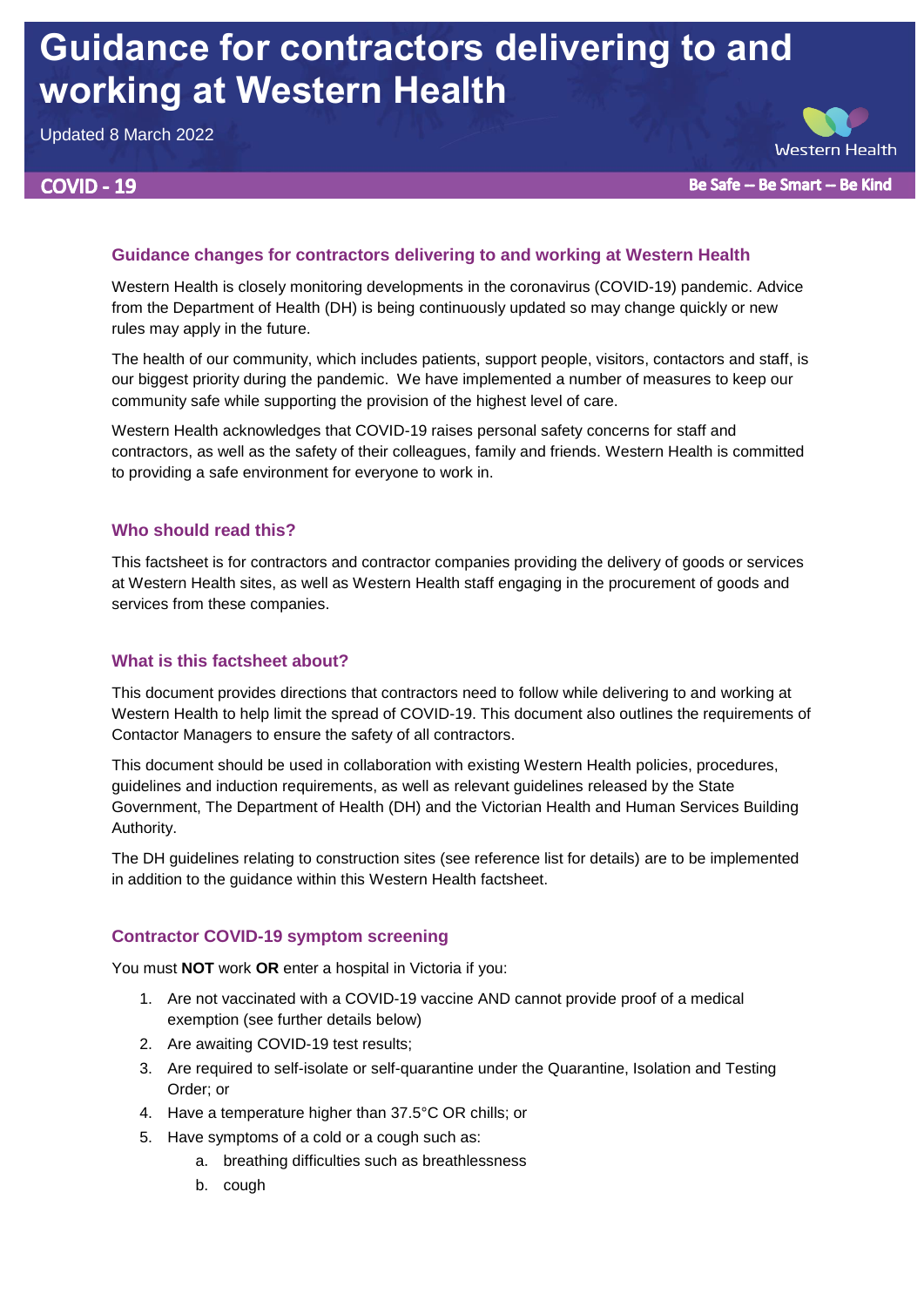- c. sore throat
- d. runny nose
- e. loss of taste or smell

#### **Vaccination requirements**

By 12 March 2022, all healthcare workers, including contractors, who were eligible to receive the COVID Vaccination booster on 12 January 2022 must have received their third dose; OR

By 29 March 2022, all healthcare workers, including contractors, who became eligible to receive the COVID Vaccination booster after 12 January 2022 must have received their third dose.

The mandatory vaccination requirement will not apply to workers who have a valid medical exemption.

### **How should contractors show evidence that they have met the mandatory vaccination**

#### **requirements to enter Western Health?**

The person responsible for engaging the contractor or service is responsible for monitoring that the contractor has met the mandatory vaccination requirements.

The monitoring process is facilitated through an online survey which requires the contractor to provide evidence of vaccination. The person responsible for engaging the service/contractor must:

- **Email [whredcap@wh.org.au](mailto:whredcap@wh.org.au) to request access to the 'Agency, Contractor and Locum** COVID-19 Vaccination Evidence' survey
- They must provide the details of:
	- o The area that the contractor will be working in eg. Food Services
	- $\circ$  The email address of a person nominated to be responsible to monitor that the contractor has met the vaccination requirement.
- The Redcap team will generate and return an individual survey link for the 'Agency, Contractor and Locum COVID-19 Vaccination Evidence' survey
- The person responsible for engaging the service/contractor should then send the link to the contractor(s) to complete
- To complete the survey the contractor will be required to provide their name and phone number, agency details and upload a copy of their vaccination certificate or immunisation history statement. The COVID-19 digital certificate and immunisation history statement are the only acceptable evidence of vaccination - images of vaccination cards are not acceptable.
- Once the survey has been completed, an automatic email confirmation will be sent to the WH person nominated to be responsible to monitor vaccination status for the contractor.

Alternatively the person responsible for engaging the service/contractor may receive written assurance from the company that Western Health has engaged with to provide the service/contractors committing to:

- understanding the Public Health directive,
- meeting the vaccination requirements of the Directive (including all their workers meeting vaccination targets and date deadlines), and;
- understanding any risks associated with the inability to meet the vaccination targets.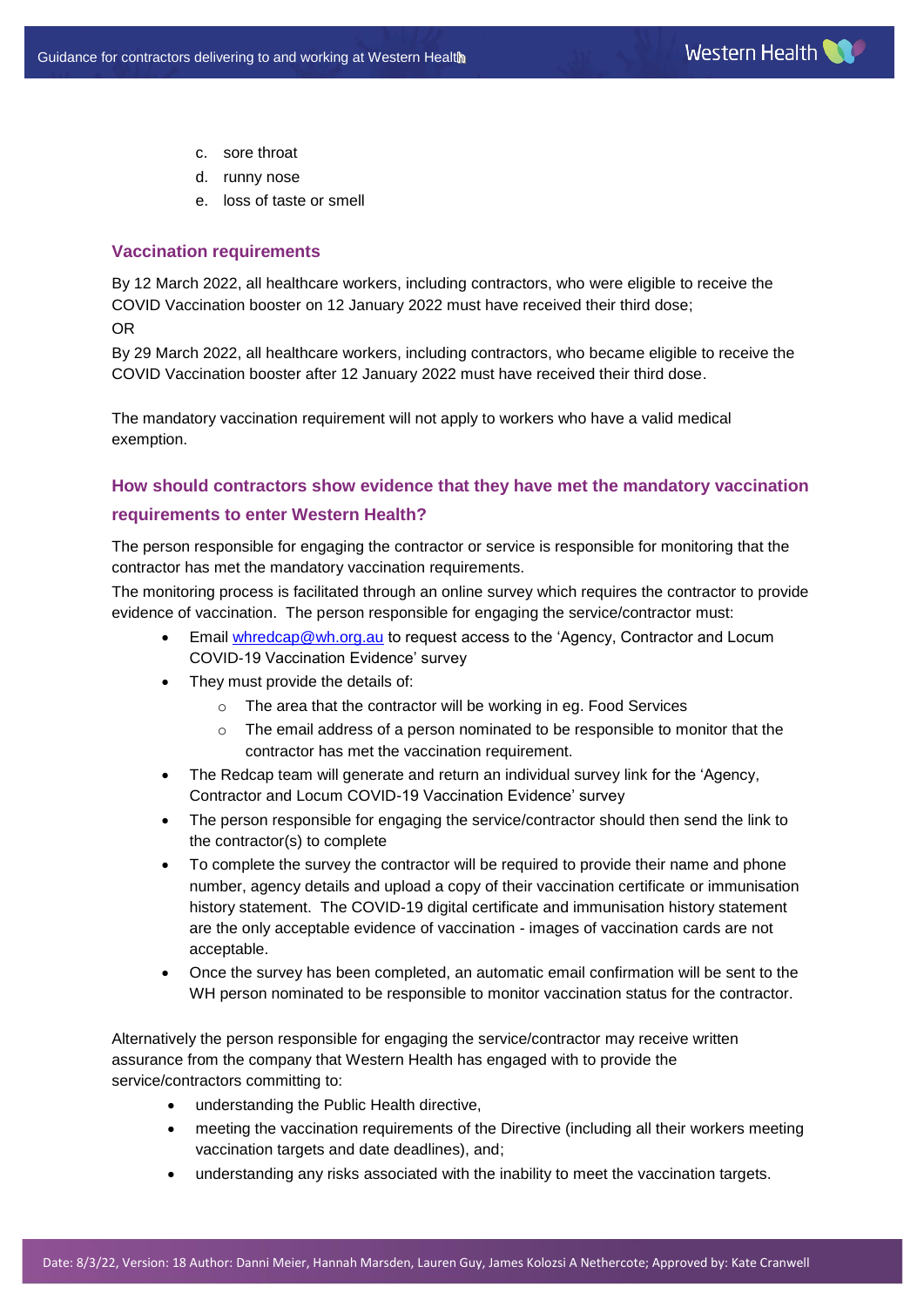#### **What must I do when I enter/ work at Western Health?**

- You must have completed the Agency, Contractor and Locum COVID-19 Vaccination Evidence' survey and carry evidence of your vaccination status.
- Enter Western Health via a designated entry point listed below to enable COVID-19 symptom screening and sign in:
	- $\circ$  Sunshine Hospital Basement Loading Dock, Majorca Street or Main entry, Furlong Road
	- o Footscray Hospital Main Entry, Gordon Street or Outpatients Entry, Eleanor Street
	- o Williamstown Hospital Main Entry, Railway Crescent
	- o Ravenhall WH Offsite Warehouse Unit 2/84-86 Rebecca Drive
- You must have completed an online induction and sign in using the LinkSafe Kiosk Online Inductions - [Online Contractor Inductions, Online Staff Inductions ... made easy](https://www.easyinduct.com.au/Inductions/Info/ba8b85df-bdf0-43a9-8c44-8836abe14bde/0)  [\(easyinduct.com.au\)](https://www.easyinduct.com.au/Inductions/Info/ba8b85df-bdf0-43a9-8c44-8836abe14bde/0)
- You must wear personal protective equipment (PPE), as outlined below
- You must maintain physical distancing requirements, that is no physical contact, and keep a distance of at least 1.5 meters or two arm's length between yourself and others
- Limit the number of personal items that you bring into the hospital when you visit. This will reduce the number of unwanted germs that you take back home with you
- When your visit is over, please leave the hospital. Do not wander through hallways or spend time in public areas, including lobbies, waiting areas, cafeterias and vending areas
- You should wash your hands or use an alcohol-based hand sanitiser after using the lifts, holding railings and every time you enter or exit a patient room or ward
- Keep your mask on when you cough or sneeze (or you are in any of the public areas of the hospital)

#### **How do I deliver goods at Western Health?**

If delivering stationery, equipment and printing desktop supplies direct deliveries can be made to internal departments via supplier couriers. Contractor records and screening must be maintained.

#### **Personal Protective Equipment (PPE) requirements**

In alignment with the Western Health Contractor Management guideline, the Contractor Manager will be held accountable for ensuring safe work on site.

All contractors should abide by, and be supported by the Contractor Manager to abide by, the Western Health PPE guidelines available on the Western Health COVID-19 microsite <https://coronavirus.wh.org.au/quick-reference-guides/> and the Department of Health Human Services healthcare worker personal protective equipment guidance (see reference list).

PPE requirements differ depending on the risk level of a clinical area, therefore prior to commencing any work the Contract Manager must check the level of risk with the management of the clinical area (e.g. Nurse Unit Manager, Service Manager, Operations Manager). Contractors working in high risk areas may be required to wear additional PPE items.